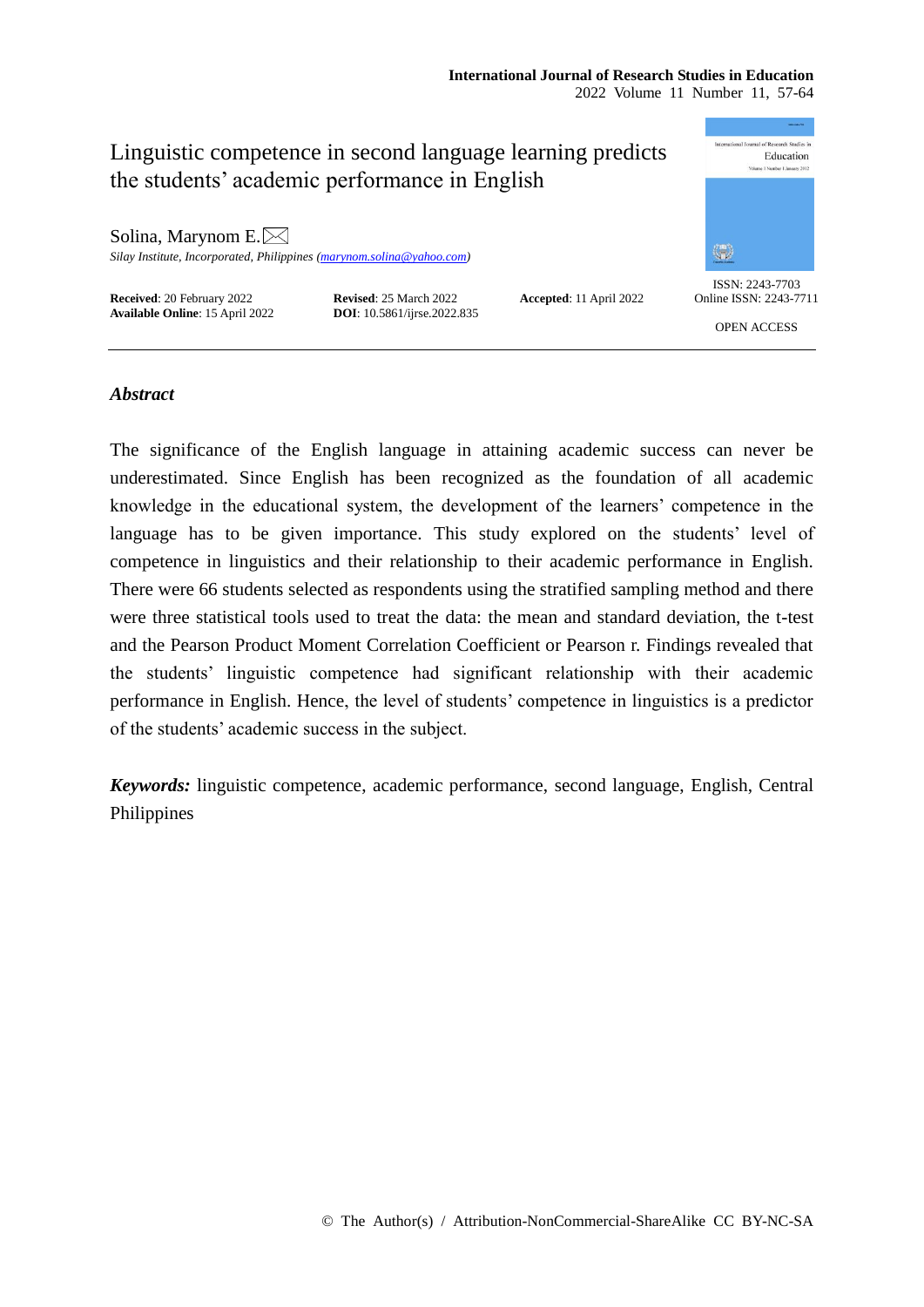# **Linguistic competence in second language learning predicts the students' academic performance in English**

#### **1. Introduction**

English has been the world's lingua franca (Arellado, 2016). To Rico (2016), English serves as the most significant venue of opportunities in the various phases of life, such as business, economy, technology, and academics. The significance of the English language in attaining academic success can never be underestimated (Saquing-Guingab, 2015). Indeed, it has been recognized as the foundation of all theoretical knowledge in the educational system of most countries in the world (Gemora, 2016). English prepares students for meaningful instruction and enables them to perform well in all academic subjects taught in English in school (Kong, Powers, Starr, & Williams, 2012; Leyaley, 2016; Millie, Racca, & Lasaten, 2016; Muthmainnah et al., 2021; Arellado, 2016; Siok & Hoon, 2015).

Relative to the above claims, the Philippine Educational System has implemented the K-12 curriculum to develop globally proficient and competent learners, especially communication (Rico, 2016). To achieve competence in the English language means knowing its structure, component, grammar, vocabulary, and appropriate use for a real purpose. This knowledge of language involves understanding all its aspects, which is termed linguistic competence. Linguistic competence refers to the unconscious knowledge of grammar that allows the speaker to use and understand a language (Nordquist, 2017). Awal and Bahar (2013) consider it as the ability to implement the rules to form a correct sentence and the ability to use it in proper discourse. In short, linguistic competence involves knowing both the grammatical rules and their implementation.

Grammar plays an essential function in language learning, both in native language learning and foreign language learning. It provides the necessary structure that organizes one's thoughts to ensure precise and accurate understanding (Hu, 2012). Foppoli (2016) defines grammar as the backbone of language (Norris, 2016). It is a device that makes constructing and producing sentences and analysis and understanding of the utterances possible (Debata, 2013), (Nosratinia, Mania & Roustayi, 2014). According to Scheffler, Paweł, and Marcin Cinciała (2011), there will be no way one can rightfully express his thoughts and ideas to others in a meaningful way but through grammar.

Knowledge of language structure is essential for academic success (Frederick, 2015). Studies by foreign and local scholars have affirmed that the student's knowledge of the second language structures or language competence is the most significant reason for the student's success and decline in academic performance (Harb, 2014, Mushtaq & Khan, 2012). Hinkel (2013) claims that advanced language proficiency or competence is needed to become effective in second language academic speaking and writing. On the other hand, Domingo (2016) views that the language limitations of the students made them perform poorly in the content areas. Suleiman (1983) even confirmed that lack of language skills or incompetence in linguistics is a barrier to students' demonstration of content-area knowledge. Thus, it leads to their getting poor results in academics. This proves that the person's language performance results from their level of competence or proficiency in the English language (Martirosyan, Hwang, & Wanjohi, 2015; Hamerka, 2009; Whayuni et al., n.d.). Indeed, Ghenghesh, 2015).

Beckham, (2015). Learning in academics is delivered through oral and written instructions. Therefore, it cannot deny that language ability and school achievement have a relationship (Ghenghesh, 2015; Baltazar, 2015; Kumar, 2014; Green, 2014; Aina et al., 2013; Roche & Harrington, 2013; and Omari, 2006). Gender or Sex also affects the student's performance in English (Aperocho, 2016). Chastain (1988) and Argamon et al. (2006) confirmed in the result of their studies that a person's gender was a determinant of academic success. However, Trick LR (2015) argued that some studies showed no differences in learners' performance regarding gender or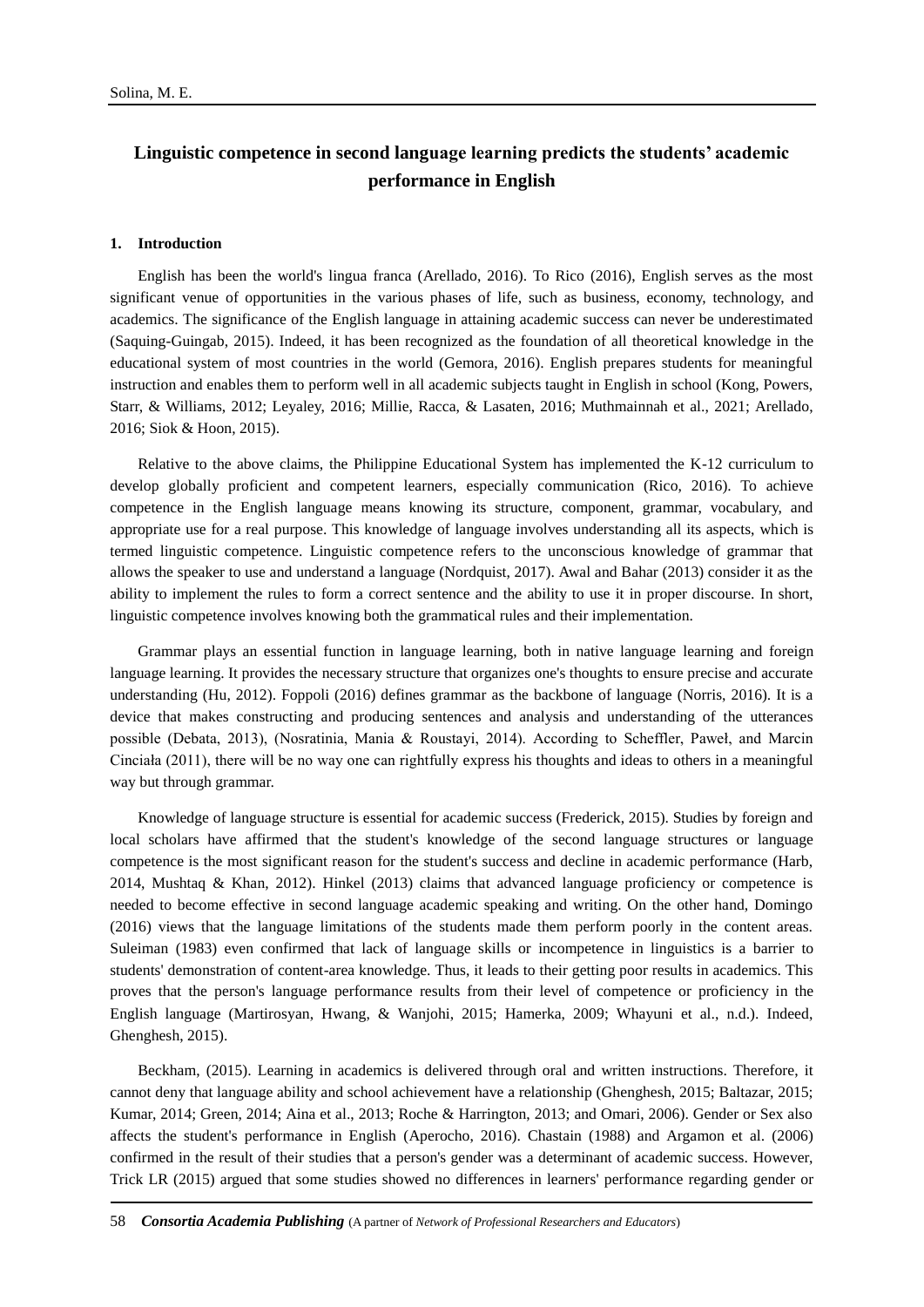sex, but in others, significant differences were evident, especially in developed countries. Carr and Pauwels's (2016) findings showed that girls do not differ in learning English. Okafor CA and Egbon O (2015) confirmed that researching learners' performance based on their sex/ gender is comparable to building a wall since no single study can give one complete result, only one of the bricks.

In the Philippine context, most claim that the poor performance of students in academics is a result of their incompetence or poor performance in the second language. Philippine educationalists and linguists found that most Filipino learners' deficiencies in English have affected their ability to learn the language and their verbal and written communication skills. Educationalists and specialists in English complained about the learners' weakness in English as often reflected in the students' results in the exams, national tests, or achievement tests.

Based on the experiences of many English teachers, including the researcher herself and other teachers teaching subjects whose medium is English, the students generally have difficulty in understanding concepts, stories, and instructions in English as well, as they can hardly articulate their ideas in English may it be in written or in verbal forms. When asked what hinders them from getting good results in language-related activities, exams, and national tests, they often blame their poor language structure. No matter how competent their teachers are in teaching the subject and how much effort their teachers would exert in teaching, they still can hardly attain competence in linguistics. These observations and experiences have prompted the researcher to investigate the students' linguistic competence and its relevance to their academic performance in English.

# *1.1 Statement of the Problem*

This investigation aimed to specifically answer the following questions:

1. What is the level of linguistic competence of the Grade 10 students when taken as a whole and grouped according to sex?

2. What is the students' level of academic performance in English when taken as a whole and when grouped according to sex?

3. Is there a significant difference in the level of linguistic competence of the students when grouped as a whole and when grouped according to sex?

4. Is there a significant difference in the students' level of academic performance in English when grouped as a whole and grouped according to sex?

5. Is there a significant relationship between the students' linguistic competence and their academic performance in English?

#### **2. Methodology**

The researcher used the descriptive correlation method to determine whether and as to what degree the relationship between linguistic competence and academic performance in English of the students exist. Moreover, researcher would identify the essence of linguistic competence in second language learning based on the students' result in the English Proficiency Test which measures the students' competence in language and the academic performance. The respondents of the study were the sixty-six (66) Grade 10 students of the private school under study. The total number of respondents was determined using the Slovin's formula. The 28 males and 38 females of the total number were identified employing the stratified method.

The researcher sought approval from the School Director of the school for the conduct of the research and the administration of a survey test to determine the respondents' level of linguistic competence and the use of the Second Quarter Grades of the respondents as the basis of their academic performance in English. With the School Director's approval, the researcher started to reproduce sufficient copies of questionnaires for the target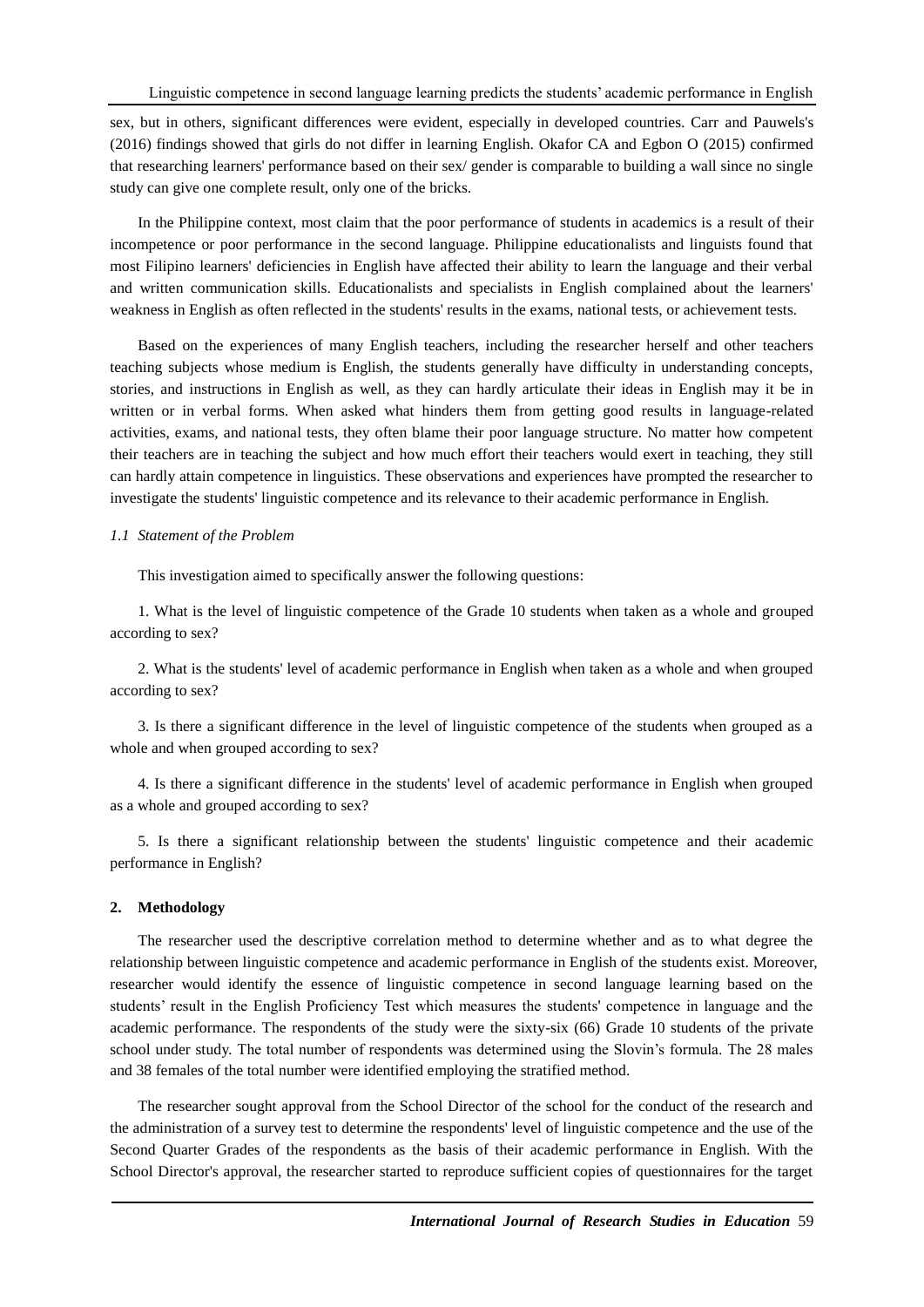respondents. The researcher then convened the determined respondents in a conducive learning classroom and explained the purpose of the study and the conduct of the test for them to be motivated to answer thoughtfully. After the students had finished answering the test, the materials were gathered and checked. One point was given for each correct answer. To determine the level of linguistic competence, the results were statistically computed.

#### *2.1 Statistical Tools*

The researcher used mean and standard deviation, t-test, and Pearson Product Moment Correlation Coefficient or Pearson (r) to interpret the following problems. For Problem 1, which sought to determine the level of linguistic competence of the Grade 10 students when taken as a whole and grouped according to sex, the mean and standard deviation were used. Under is the table of interpretation and descriptors used to determine the level of linguistic competence.

# **Table 1**

| Scale           | Interpretation    | Descriptors                                                                                                                                                     |
|-----------------|-------------------|-----------------------------------------------------------------------------------------------------------------------------------------------------------------|
| $40.00 - 32.01$ | Excellent         | knows beyond basic grammar and vocabulary and has very good reading                                                                                             |
|                 |                   | comprehension skills, and uses them with very few and negligible errors has a wide<br>range of grammar and vocabulary knowledge; very minimal misunderstandings |
| $32.00 - 24.01$ | Very Satisfactory | knows basic grammar rules and vocabulary, and has good comprehension skills and                                                                                 |
|                 |                   | use them correctly with occasional errors.                                                                                                                      |
| $24.00 - 16.01$ | Satisfactory      | knows basic grammar, vocabulary and has satisfactory comprehension skills but with                                                                              |
|                 |                   | considerable errors and have some misunderstandings and errors which may cause<br>some difficulty                                                               |
| $16.00 - 8.01$  | Fair              | knows very little basic grammar, vocabulary and has fairly satisfactory                                                                                         |
|                 |                   | comprehension skills, and has many errors                                                                                                                       |
|                 |                   | very minimal knowledge and use of the expression                                                                                                                |
| $8.00 - 0.00$   | Poor              | barely knows grammar, vocabulary and has poor comprehension skills                                                                                              |

*Interpretation Guide to Determine Level of Linguistic Competence*

For Problem 2, which sought to determine the level of academic performance in English of the Grade 10 students when taken as a whole and grouped according to sex, the mean and standard deviation was used. The mean measures the central tendency that represents the general level of performance. Further, it is represented by the total values divided by the total number of population or values (Vizcarra & Lubina, 2012).

# **Table 2**

*Interpretation Guide to Determine the Academic Performance of the Students*

| Scaling Interpretation | Descriptors                |
|------------------------|----------------------------|
| $90 - 100$             | Outstanding                |
| $85 - 89$              | Very Satisfactory          |
| $80 - 84$              | Satisfactory               |
| $75 - 79$              | <b>Fairly Satisfactory</b> |
| Below 75               | Did not Meet Expectation   |

Based on the Deped Grading System Scales and Descriptors. The T-test was used for Problem 3, which sought to determine the significant difference in the students' linguistic competence level when taken as a whole and when grouped according to sex. Interpretations and Descriptors for the level of academic performance in English were taken from DepED Scaling Grades. The T-test was used for Problem 4, which sought to determine the significant difference in the level of performance in English of the Grade 10 students when taken as a whole and grouped according to sex. For Problem 5, which sought to determine whether a significant relationship exists between the student's competence in linguistics and their performance in English, Pearson-Product Moment Correlation Coefficient (Pearson r) was used.

#### **3. Results and Discussion**

This presents the data collected from the respondents, the results, and a discussion of interpretation per table.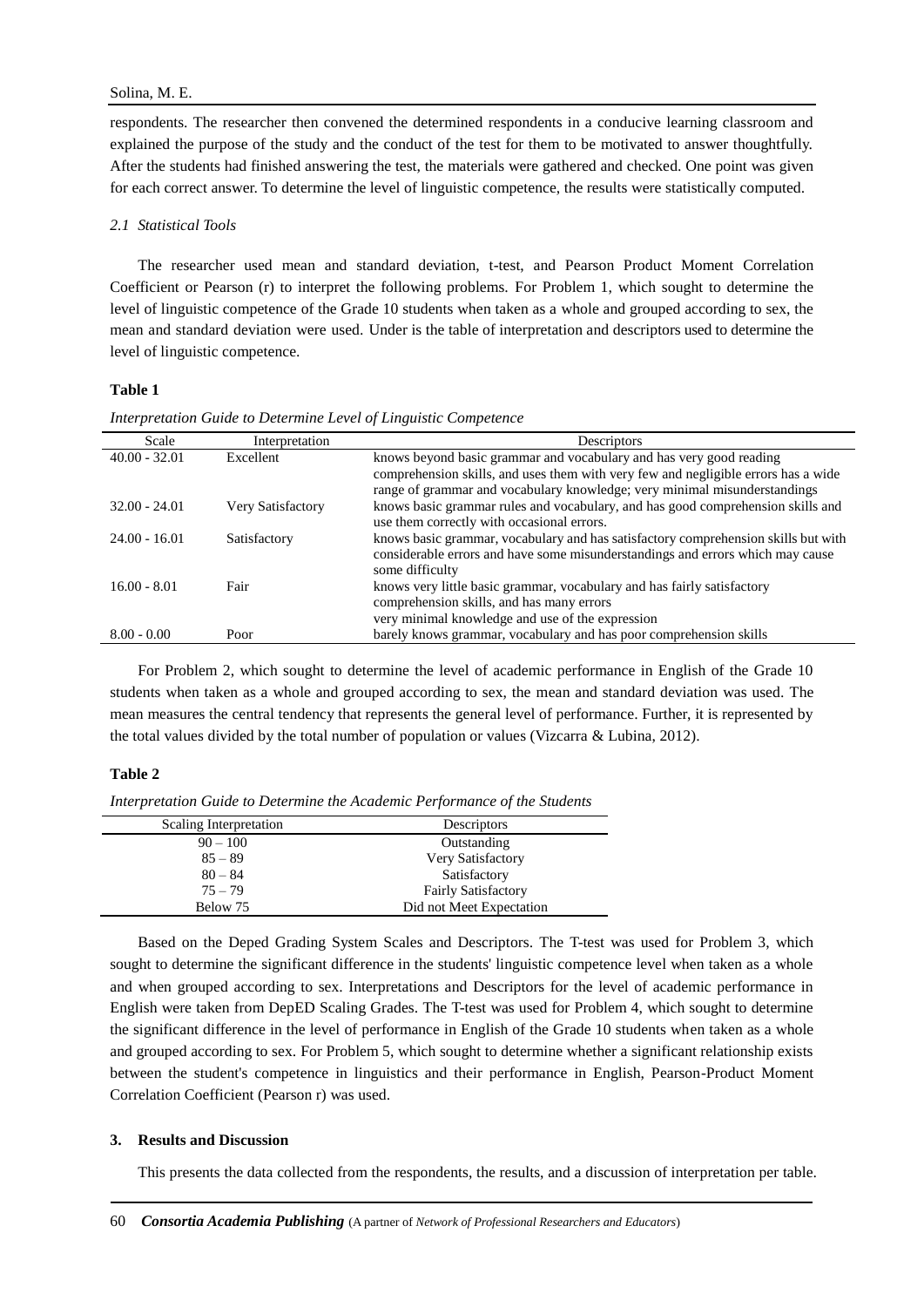The following data were computed using appropriate statistical tools. The results were interpreted and shown according to the sequence of specific questions that appeared in the problem statement.

#### **Table 3**

*Grade 10 Students' Level of Linguistic Competence*

| Grouping Variable         | Mean Verbal Interpretation               | SD           |
|---------------------------|------------------------------------------|--------------|
| A. Entire Group<br>B. Sex | 22.17 Satisfactory                       | 6.43         |
| Male<br>Female            | 20.75 Satisfactory<br>23.21 Satisfactory | 7.06<br>5.80 |

Table 3 shows that the level of linguistic competence of the students as a whole is satisfactory, with  $M =$  $22.17$  and SD = 6.43. When classified according to sex, the male group was satisfactory, and the female group was also satisfactory. Comparing the mean scores and the standard deviation of the two groups, the results reveal heterogeneity in the level of linguistic competence. The male students' M is 20.75, the SD is 7.06; the females' M is 23.21, and the SD is 5.80. The wide dispersion of the grades in the result means that there is no significant difference in the level of linguistic competence between the male and the female. Therefore, the first hypothesis of this study states that there is no significant difference in the level of linguistic competence of the students when grouped according to sex is accepted.

# **Table 4**

*Grade 10 Students' Level of Academic Performance*

| Grouping Variable | Mean  | Verbal Interpretation      | <b>SD</b> |
|-------------------|-------|----------------------------|-----------|
| A. Entire Group   | 81.36 | Satisfactory               | 8.31      |
| B. Sex            |       |                            |           |
| Male              | 79.18 | <b>Fairly Satisfactory</b> | 7.53      |
| Female            | 82.97 | Satisfactory               | 8.59      |

Table 4 shows the students' academic performance in English for the 2nd Quarter. It reveals that the students belong to the satisfactory level, with the  $M = 81.36$  and SD= 8.31. Notably, when students were grouped according to sex, the male group result was satisfactory with the  $M = 79$ . 18 and  $SD = 7.53$ , while the female group was satisfactory with the  $M = 82.97$  and SD of 8.59. This further illustrates that the respondents grouped into sex M ranged from 79.18 to 82.97. The SD also ranged from 7.53 to 8.59, showing a wide dispersion of the grades from the mean, indicating that the female group has a higher level of academic performance when compared to the male.

#### **Table 5**

*Comparative Statistics in the Students' Level of Linguistic Competence Classified according to Sex*

| Compared Group | Mean  | SD   | DF | t-ratio |       | Interpretation  |
|----------------|-------|------|----|---------|-------|-----------------|
| Male           | 20.75 | 7.53 | 64 | $-1.55$ | 0.125 | Not Significant |
| Female         | 23.21 | 5.80 |    |         |       |                 |

Table 5 reveals the comparative statistics of the students' level of linguistic competence classified according to sex. The t-test results to t  $(64) = -1.55$  and  $p = 0.125$  which is higher than 0.05 alpha level. This means that both males and females have the same linguistic competence level. Hence, the hypothesis, which states that there is no significant difference in the level of linguistic competence when the students are grouped as a whole, is accepted.

Table 6 shows comparative statistics of the student's level of academic performance when grouped according to sex. The computed t-test signifies that the student's level of academic performance, when classified according to sex, does not vary significantly with the t(64) = -1.87, p = 0.066, which is higher than the 0.05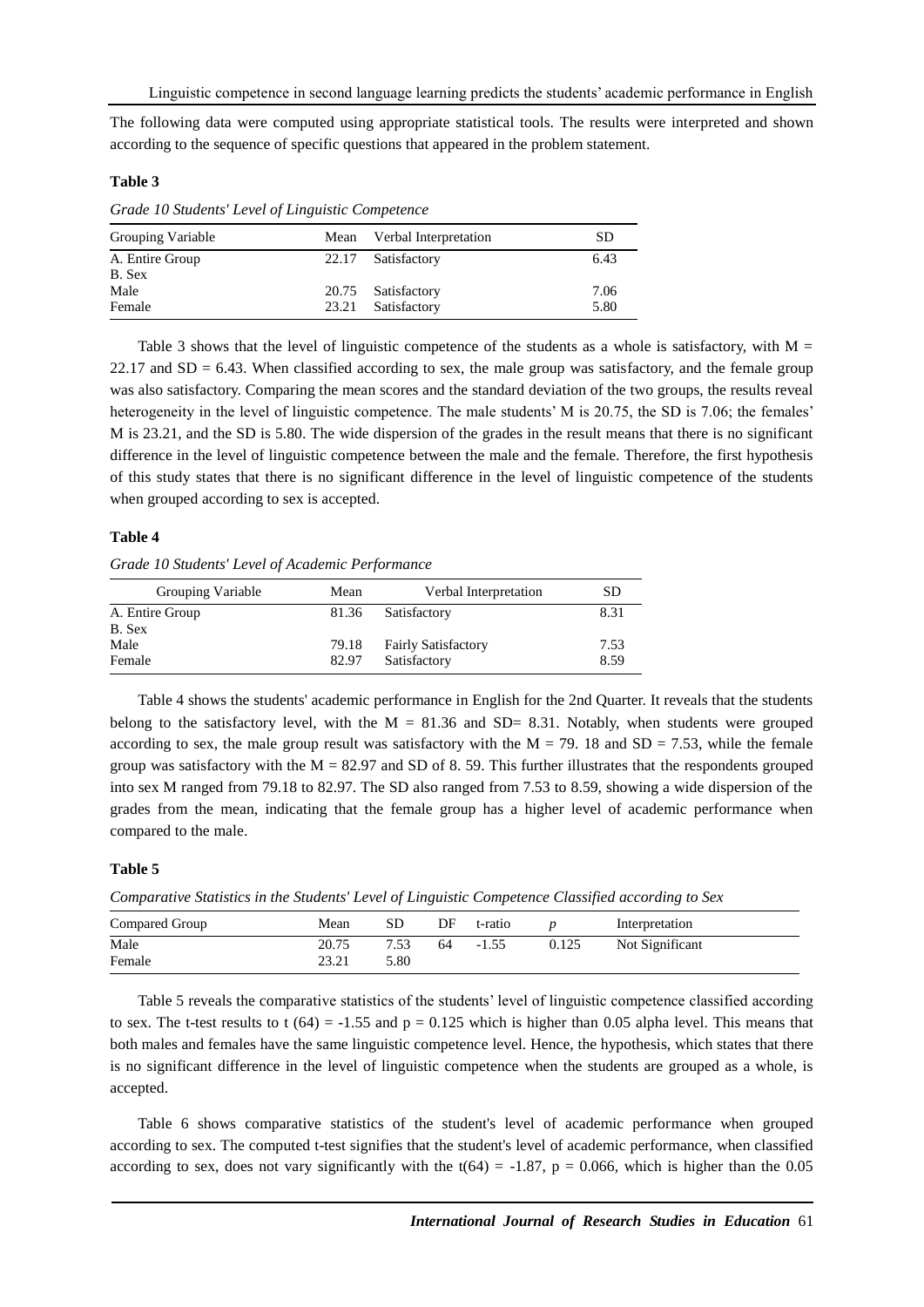alpha level. This implies that male and female students have the same level of academic performance. Therefore, the hypothesis states that there is no significant difference in the level of academic performance in English of the students when grouped as a whole and grouped according to sex is accepted.

# **Table 6**

*Comparative Statistics in Students' Level of Academic Performance in English Grouped according to Sex*

| Compared Group | Mean  | $_{\rm SD}$ | DF | t-ratio |       | Interpretation  |
|----------------|-------|-------------|----|---------|-------|-----------------|
| Male           | 79.18 | 7.53        | 64 | $-1.87$ | 0.066 | Not Significant |
| Female         | 82.97 | 5.80        |    |         |       |                 |

#### **Table 7**

*Relationship between Linguistic Competence and Academic Performance in English of the Students*

| Compared Groups                                | F-ratio P | Interpretation              |
|------------------------------------------------|-----------|-----------------------------|
| Linguistic Competence and Academic Performance |           | $0.786$ $0.000$ Significant |

Table 7 shows the relationship between linguistic competence and academic performance in English for the second quarter. The computed p-value is 0.00 level. This finding illustrates a direct relationship between these two variables, implying that linguistic competence is a determinant of academic success for students of the Silay Institute. Therefore, the hypothesis that there is no significant relationship between the students' linguistic competence and academic performance is rejected.

#### **4. Conclusions**

Based on the results, this study concludes that the linguistic competence of the Grade 10 students is satisfactory for both males and females and that sex is not a determining factor in their language skills. The learners' competence in language is found to be equal among males and females. Likewise, the academic performance in English of the learners is not affected by their sex. Both male and female students perform equally in English. Therefore, females can never be stereotyped as better in linguistics and academics compared to males, nor are males better than females. In addition, the study concludes that the better the students are in the language, the better they are in their English subject. The positive relationship between linguistic competence and academic performance in English only means that learners' academic performance in English results from their language competence. Thus, the study concludes that linguistic competence in the second language is a predictor of success in English. Hence, there is a need to enhance the students' skills in language structures and use them through a remediation program, especially for those found weak in the language.

#### **5. References**

- Addow, A. M., Abubakar, A. H., & Said Abukar, M. (2013). English language proficiency and academic achievement for undergraduate students in Somalia. *Educational Research International, 2*(2), 2307–3713.
- Aina, J. K., Ogundele, A. G., & Olanipekun, S. S. (2013). Students' proficiency in English language relationship with academic performance in science and technical education. *American Journal of Educational Research, 1*[. https://doi.org/10.12691/education-1-9-2](https://doi.org/10.12691/education-1-9-2)
- Aperocho, M. D. B. (2016). Lexical and syntactic features of the male and female students' argumentative essays. *Univ. of Min. Intl. Mult. Res. Jour, 1*, 213–226.
- Arellado, M. A. F. (2016). College freshmen' s attitude towards learning the English language: Its relation to their English speaking competency. *Asian Journal of Management Sciences & Education, 5*, 78–86.
- Astha & Sharma, A. (2014). Proficiency in linguistic skills: A case study of Delhi government schools. *An International Refereed E-Journal of Literary Explorations*.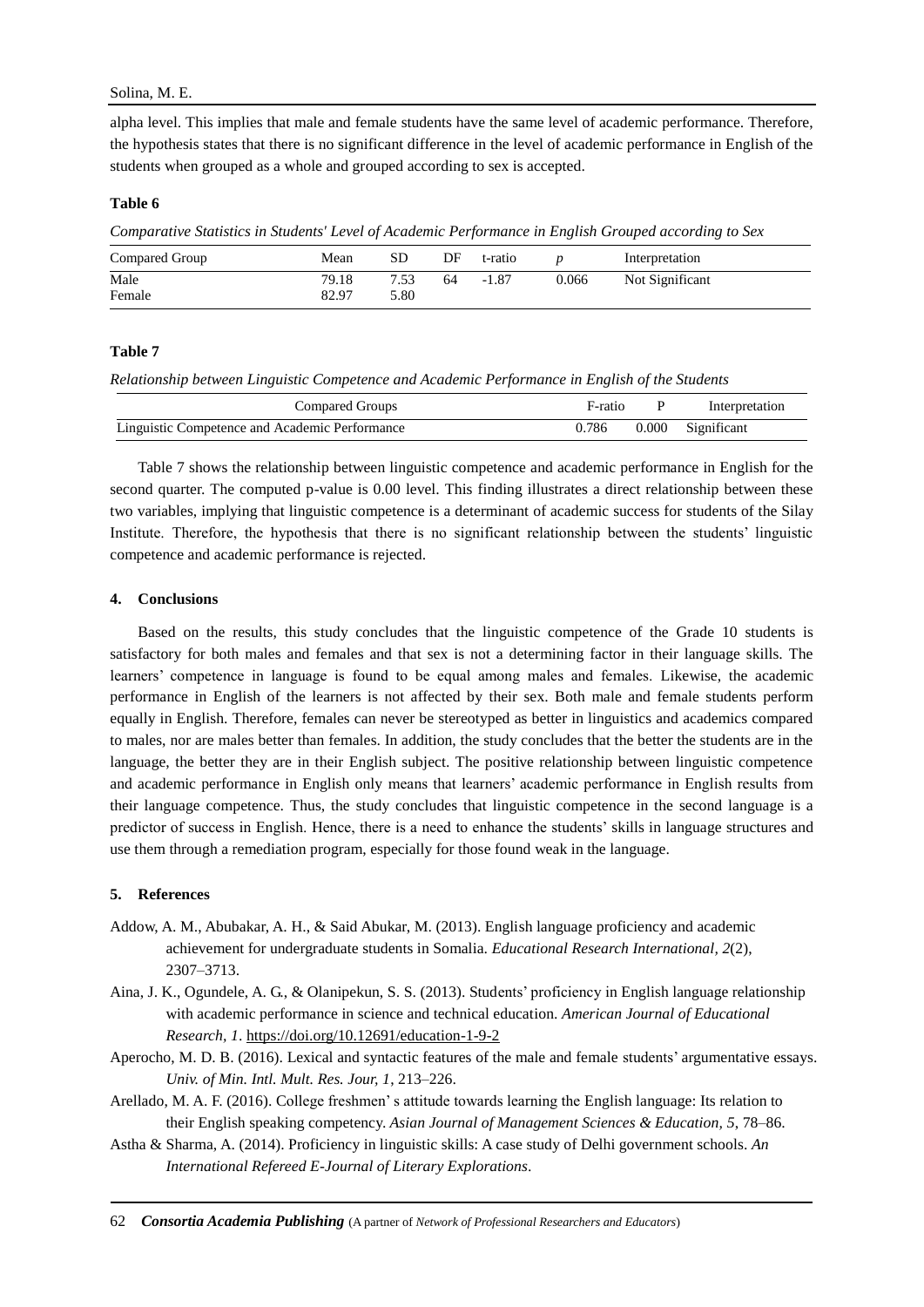- Awal, E., & Bahar, H. B. (2013). Significance of linguistic competence over communicative competence enlightened through the devices of discourse analysis. *IOSR Journal of Humanities and Social Science, 7*, 75–80.
- Beckham, S. (2015). *Effects of linguistic modification accommodation on high school English language learners' academic performance*. Unpublished dissertation.
- Carr, J., & Pauwels, A. (2016). *Boys and foreign language learning: Real boys don't do languages*. Palgrave Macmillan.
- Chen, X.-T., & Sun, C.-C. (n.d.). *Language proficiency and academic performance*.
- Debata, P. K. (2013). The importance of grammar in English language teaching-a reassessment. *Language in India, 13*(5), 286–482.
- Domingo, D. R. (2016). Content area effectiveness: English vs Filipino medium of instruction. *PEOPLE: International Journal of Social Sciences, 2*(1), 1514–1529.
- Fligelstone, S., Rayson, P., & Smith, N. (n.d.). *Bridging the gap between grammar and the lexicon.*
- Frederick, N. (2015). The professional importance of grammar and how it should be taught. *PIT Journal*.
- Gasva, D., & Moyo, W. (2014). The influence of sex and gender on English language and mathematics performance: The case of grade 6 pupils at selected primary schools in Hwange District in Matabeleland North Province of Zimbabwe. *Greener Journal of Social Science, 4,* 123–129.
- Gemora, R. B. (2016). Performance and students' attitude towards English subjects: Basis for a language skills program. *International Journal of Current Research, 7*(11), 23397-23402.
- Ghenghesh, P. (2015). The relationship between English language proficiency and academic performance of university students – Should academic institutions really be concerned? *International Journal of Applied Linguistics & English Literature, 4*.<https://doi.org/:10.7575/aiac.ijalel.v.4n.2p.91>
- Hinkel, E. (2013). Research findings on teaching grammar for academic writing. *English Teaching, 68*(4), 3–21.
- Hu, R. (2012). Should grammar be taught? *Theory and Practice in Language Studies, 2*(3), 596–604. <https://doi.org/10.4304/tpls.2.3.596-604>
- Jurkovič, V. (2010). Language learner strategies and linguistic competence as factors affecting achievement test scores in English for specific purposes. *TESOL Journal, 1*(4), 449–469. <https://doi.org/10.5054/tj.2010.234765>
- K to 12 Curriculum Guide. (2013), (December), 1–154.
- Kong, J., Powers, S., Starr, L., & Williams, N. (2012). *Connecting English language learning and academic performance: A prediction study*. Paper presented at the Annual Meeting of American Educational Research Association
- Kumar, P. (2014). Effect of proficiency in English language on academic performance of post graduate management students of Marathwada Region (Maharashtra), Indian. I*OSR Journal of Business and Management, 16*(5), 10–16.
- Leyaley, R. V. G. (2016). *The English language proficiency of freshmen students in the institute of teacher education.* Kalingaapayao State College.
- Marsad, P., Buniyamin, N., & Manan, J. A. (2014). Students' English language proficiency and its impact on the overall student's academic performance: An analysis and prediction using neural network model. *WSEAS Transactions on Advances in Engineering Education, 11,* 44-53.
- Martirosyan, N. M., Hwang, E., & Wanjohi, R. (2015). Impact of English proficiency on academic performance of international students. *Journal of International Students, 5*(1), 60–71.
- Millie, R., Racca, A. B., & Lasaten, R. C. S. (2016). English language proficiency and academic performance of Philippine. *Science High School Students, 2*(2)[. https://doi.org/10.18178/ijlll.2016.2.2.65](https://doi.org/10.18178/ijlll.2016.2.2.65)
- Mushtaq, I., & Khan, S. N. (2012). Factors affecting students' academic performance. *Global Journal of Management and Business Research, 12*(9), 17–22.<https://doi.org/10.1002/tea.3660200906>
- Muthmainnah, A., N., Galal, M., Varghese, K., Del Castillo, F., & Ghofur, A. (2021). The students' needs in developing EFL Materials ICT Based. *Okara Jurnal Bahasa Dan Sastar*, *15*(2). [https://doi.org/https://doi.org/10.19105/ojbs.v15i2.4679](https://doi.org/https:/doi.org/10.19105/ojbs.v15i2.4679)
- Nahida, P., & Majeed, T. (n.d.). *An assessment of the linguistic competence of intermediate school teachers of*